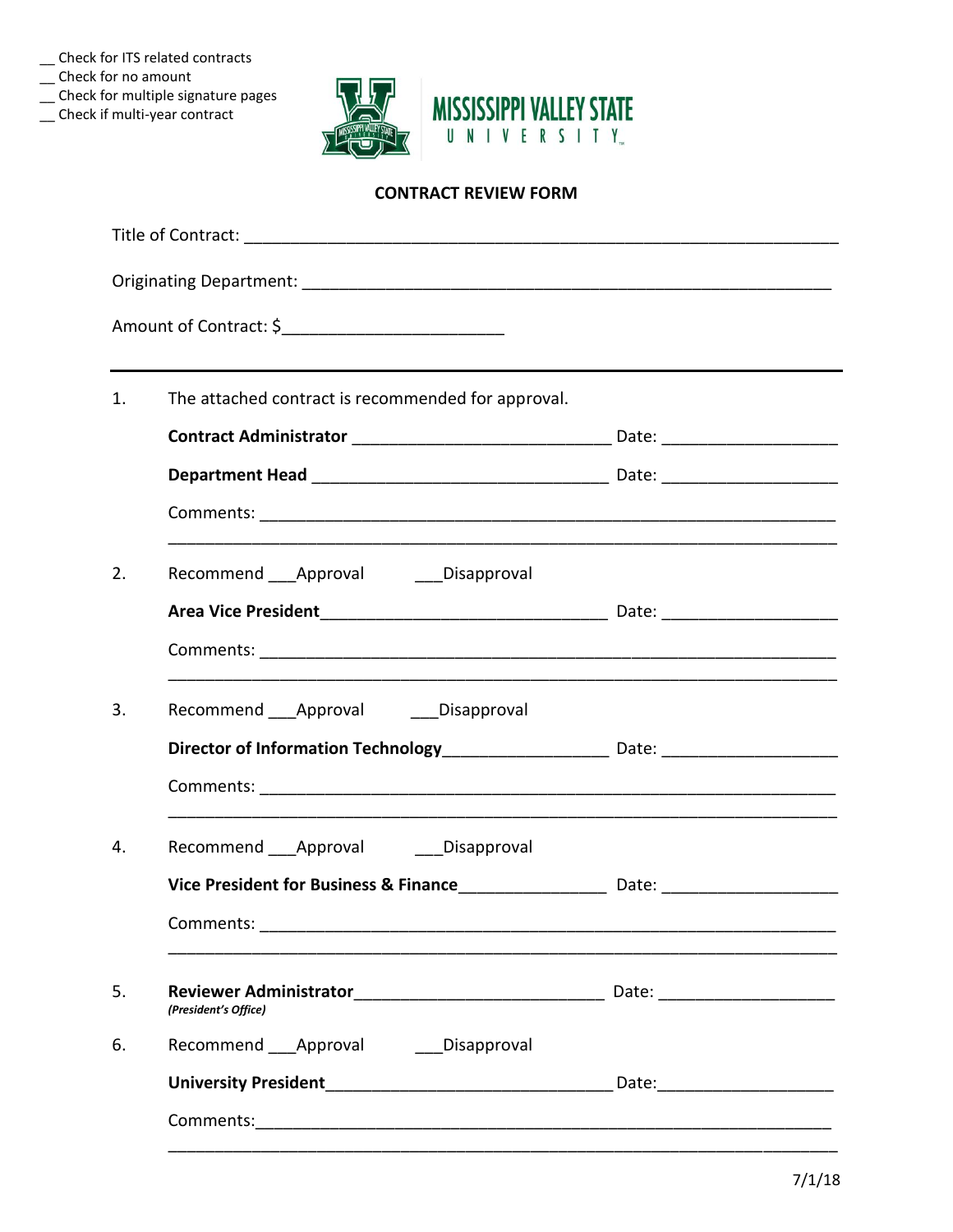

## **Contracts Management Policy**

#### **PURPOSE**

To establish a university-wide policy on contracting, approval, signatory authority, and required contract review

#### **POLICY STATEMENT**

All contracts, agreements, memoranda of understanding and similar documents legally binding Mississippi Valley State University are subject to the review and approval procedures found in this policy.

Mississippi Valley State University (MVSU) enters into many contractual agreements each year with third parties that provide a wide array of activities involving University funds, facilities, personnel and other resources. The University will only be bound by written contracts to which the University or a department is formally a party, that have been reviewed and approved in accordance with this policy, and that have been executed by University officials who have contract signature authority. No member of the University community, including programs and departments of the University, has the authority to sign contracts on behalf of the University. This policy describes the University's review and approval requirements and recordkeeping requirements for all contracts.

This policy, which pertains to all faculty, staff and administrators, applies to any type of agreement that obligates the University to provide payment, services, goods or use of University property, facilities or other resources to a third party. Contractual agreements governed by this policy include, but are not limited to:

- Leases
- Licenses
- Service agreements
- Insurance contracts
- Collections contracts
- Maintenance contracts
- Consulting agreements
- Research agreements
- Affiliation agreements
- Entertainment/performance agreements
- Speaker agreements
- Sporting event agreements
- Copier Contracts
- Outsourcing Contracts
- Memoranda of Understanding/Agreement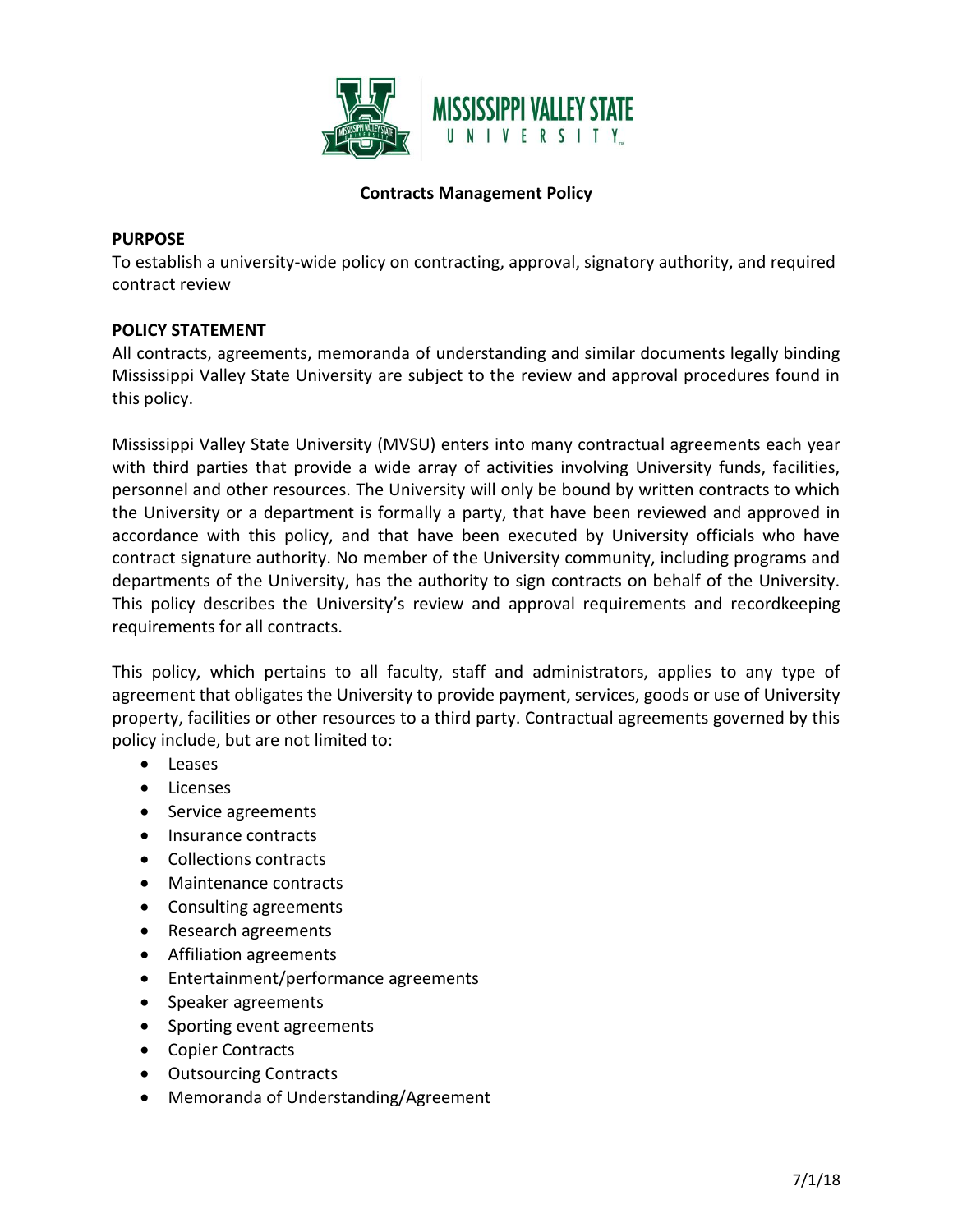

### **AUTHORITY TO DELEGATE AND EXECUTE**

Pursuant to IHL Board Policy 301.0703, the Authority delegated to the Institutional Executive Officer (IEO), such as authority to sign contracts, can be delegated by the IEO to "appropriate and responsible officials" of the University, but that delegation by the IEO must be in writing.

The President is designated as the authorizing official for the University to execute any documents relating to or on behalf of the University. Anyone who signs a contract without written delegation authorizing them to do so is subject to disciplinary action, up to and including termination, and may be legally and financially liable for representations made in the contract.

Any employee who has a conflict of interest with respect to a contract should not be involved in the approval process with respect to the contract.

The Athletic Director is authorized to sign approved Athletic Contracts that relate to games, athletic facilities, etc.; however, the Athletic Director is not authorized to enter into agreements/contracts related to personnel. Athletic Coaches do not have signatory authority and are not authorized to enter into a contract on behalf of the Athletic Department or University unless they have specific written authority to do so.

#### **REVIEW AND APPROVAL PROCESS**

All contracts or agreements require the Contract Review Form. The purpose of this form is to inform the Area Vice President, Director of Information Technology, Vice President for Business and Finance/CFO and Office of the President that the contract is being recommended for approval. This review is designed to provide reasonable assurance that contracts and agreements have been reviewed for availability of funds, risk, compliance, form and legal sufficiency. Until the contract or agreement has been reviewed and signed by the University President, the document shall not be considered legally binding. All contracts executed are held in the University's master contract file located in the Office of Business and Finance. The Office of the President is responsible to ensure contracts requiring IHL Board approval are submitted to the Board prior to final execution.

#### **CONTRACT ADDENDUM**

Contracts with external parties and individuals should have MVSU's Standard Terms and Conditions Addendum attached. The contract addendum is available on the Business and Finance website.

#### **CONTRACT ADMINISTRATOR**

The Contract Administrator (CA) is the individual within the requesting department with the ultimate responsibility to ensure MVSU receives the services and/or revenue set forth in the contract, that MVSU pays the amount set forth in the contract for any services, and that the contract is reviewed prior to renewal if applicable. To properly fulfill this function, it is imperative that the CA fully understand the scope of the contract as well as the requirements set forth in the agreement. Some of the aspects the CA may want to review are: